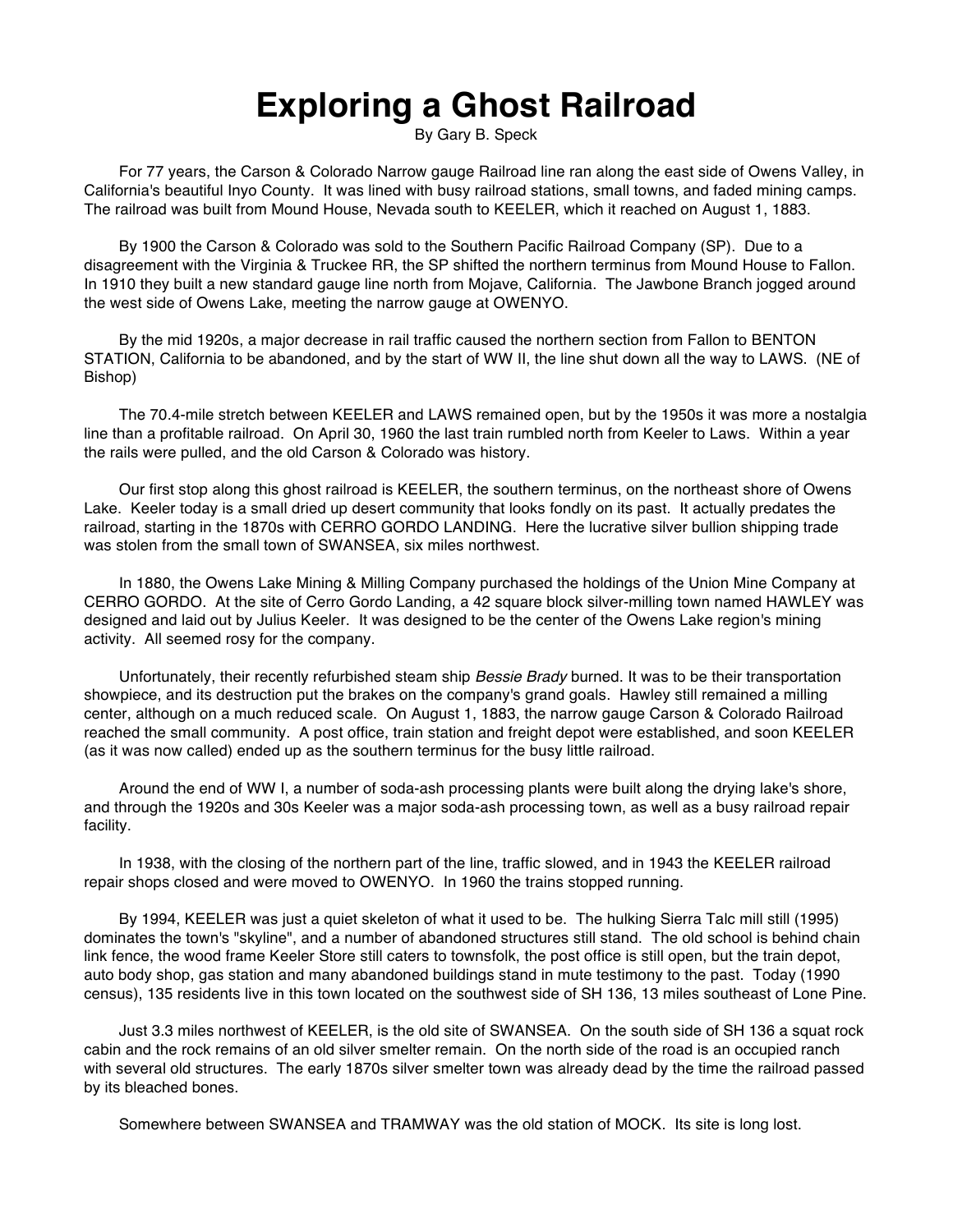A mile northwest of SWANSEA is the site of TRAMWAY. Here was the lower terminus for the 13-mile long electric tram that hauled silver/zinc ore from CERRO GORDO in the 1911-1920 period. In the 1970s several wooden structures remained, including the tram house, and four cabins. In 1994 all that remained were the foundations for the tram terminal, and a visible tower high up the mountain slope.

Next to the northwest is the old marble mining town of DOLOMITE. The marble was originally discovered in 1862, but mining didn't begin until 1883 with the establishment of the railroad siding. At the mine, a small camp was developed. By the early 1900s the town was dead, and in 1959 the site was purchased by Premiere Marble Products, who restored the town and built a number of new buildings. The whole complex was then used as a movie set.

In the 1970s, the movie set and remaining buildings were open to the public, but in 1994 renewed marble mining operations had put this interesting old ghost behind "Keep Out" Signs. The buildings are still visible a half mile north of the highway.

About 1.2 miles northwest of DOLOMITE is the barren site of ALICO. In 1976 there were still a few rusty cans and broken glass marking the site, but in 1994, I couldn't locate it.

The old railroad grade swings north here, and in five miles reaches MT. WHITNEY STATION, another barren site.

Just a mile and a half west is LONE PINE STATION, northern terminus for the now abandoned standard gauge Southern Pacific Railroad. 1.6 miles west of that is the town of Lone Pine.

3.5 miles north of MT. WHITNEY STATION (6.5 mi N. of Lone Pine) is the rubbled site of OWENYO. OWENYO was originally established around 1900 as a small Quaker farming community and shipping station. A post office was established on March 20, 1902, and after two moves was discontinued on November 30, 1905. In 1905 the Quakers sold out, and in 1910 the station became an important junction with arrival of the standard gauge Southern Pacific tracks. They ended along the west side of the station platform and the narrow gauge passed by on the east. During the booming 1920s, there were railroad repair facilities, a restaurant and hotel.

In 1960, after the narrow gauge shut down, the station closed, and the northern terminus shifted south to LONE PINE STATION. By 1975 nothing remained but scattered rubble, rusty cans and broken glass.

4.6 miles north of OWENYO is the site of MANZANAR STATION. MANZANAR started around 1900 as a small agricultural community surrounded by apple and peach orchards. A station was established for fruit shipping, and in 1911 a general store run by a Mr. Ira Hatfield opened. The post office was established On May 13, 1911 with Hatfield as postmaster. During the 1920s the town faded, and on December 31, 1929, the post office shut down. MANZANAR was also the location for the Japanese-American MANZANAR RELOCATION CENTER during WWII.

5.2 miles north of MANZANAR STATION the railroad grade road intersects with the Mazourka Canyon Road 4.5 miles east of the county seat of Independence. On the southeast corner of that intersection is the barren site of KEARSARGE STATION. This was Independence's station, and the third Owens Valley location with the name KEARSARGE. This is also the end of the easily followed route of travel, as north of here, the railroad grade has badly eroded, and is quite hard to follow.

On the northwest corner of the intersection, and stretching both north and west is the site of the 1860s mining town of BEND CITY. At its peak this town was home to a couple hotels, five stores, several saloons, a library, newspaper (*The Owens River Herald*), and a couple dozen houses. In 1888 when the state geologist passed through, there were the roofless remains of 33 adobe buildings.

A couple miles north of BEND CITY was its twin town, SAN CARLOS.

15 miles north of KEARSARGE STATION was ABERDEEN STATION. Here a water tower supplied water to